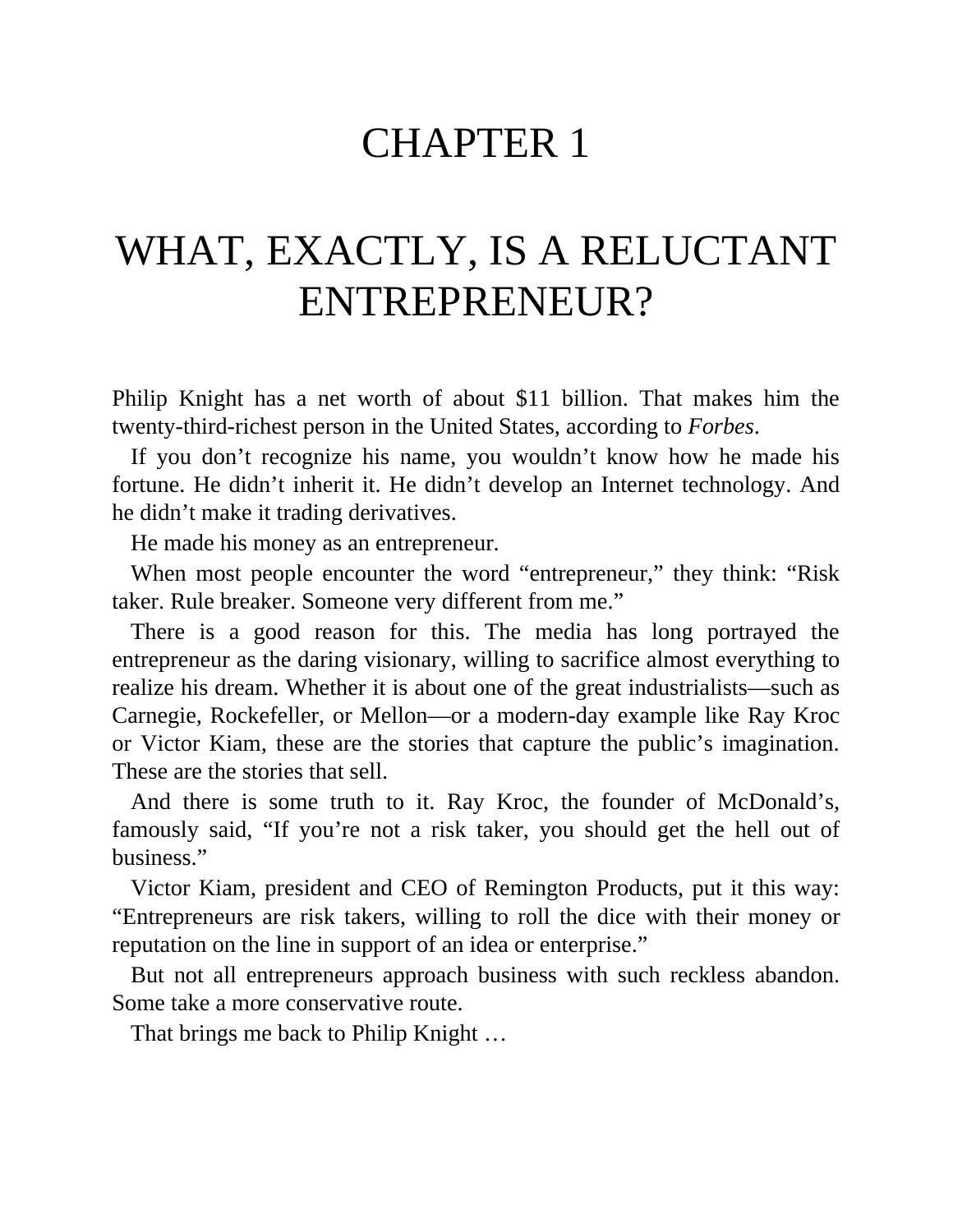# **PHILIP KNIGHT'S STORY**

In the late 1950s, Phil was a middle-distance runner on the University of Oregon track team. At the time, American track shoes were made from little more than reprocessed wastage from tire companies. A new pair cost only five dollars. But it didn't last much longer than a single, five-mile race. Phil customized his track shoes as best he could, and was somewhat successful at getting better traction and durability.

Later, while in graduate school at Stanford, he took a course in small business development. One of the assignments was to invent a new business. Remembering his experience as a college athlete, Phil came up with the idea of making and selling superior athletic shoes. To keep costs down, he would manufacture them in Japan. (It was a lot cheaper than doing it in the United States back then.) And he would then market his shoes in competition with Converse and Keds and other popular American brands.

I don't know what grade he got on that assignment, but I'm guessing it was pretty good.

After graduate school, Phil traveled to the Far East. In Japan, he was drawn to the athletic shoes he saw in department stores. He was especially impressed with the Tiger brand. So, on impulse, he made a call to the head of the company. He told him about his bad experience with American shoes. They met to discuss a potential business deal. And soon thereafter, Phil was given the right to distribute Tiger shoes in the western United States.

While waiting for his samples to arrive, Phil got a job as an accountant. He also taught classes at Portland State University. But despite the project he'd completed in graduate school, Phil realized he didn't know anything about marketing athletic shoes. So he spent his spare time learning as much as he could about the business.

By the time the samples arrived a year later, he had written a business plan and made several key contacts in the United States. One of his contacts was Bill Bowerman, the legendary University of Oregon track coach. Phil hoped Bowerman would give his shoes an endorsement. But Bowerman did more than that. He agreed to become Phil's partner.

The two men formed Blue Ribbon Sports on January 25, 1964, with a handshake agreement. They each invested \$500 of their own money in the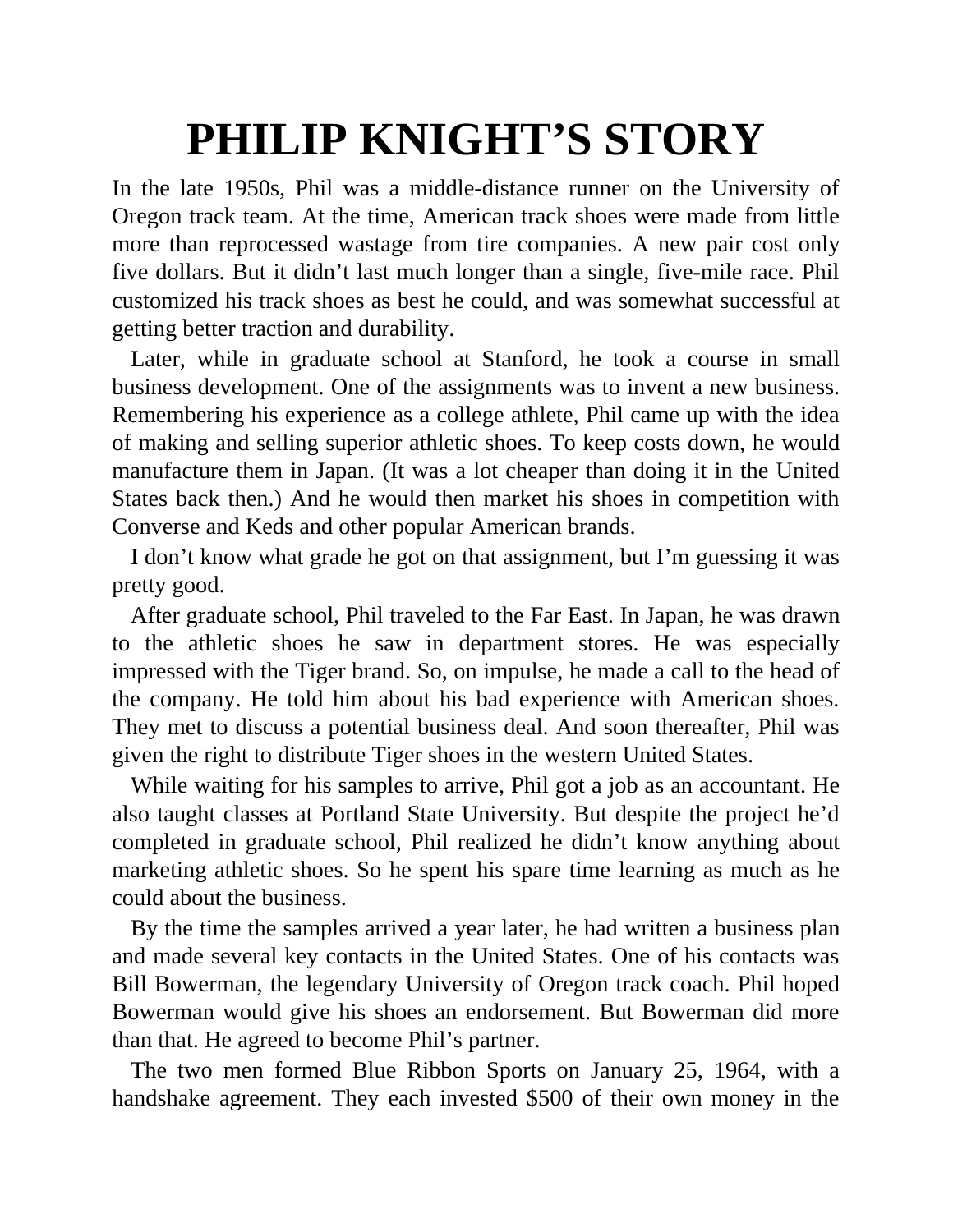venture.

For the next five years, Bill worked on improving the design of their shoes and Phil sold the Japanese imports out of the trunk of his Plymouth Valiant at track meets across the Pacific Northwest. Meanwhile, both men kept their day jobs. Neither one risked their savings or gave up their salaries. Little by little, they built their little startup into a profitable small business with 45 employees and sales of about a million pairs of shoes a year.

That's when they changed the company's name. Phil's first idea— Dimension Six—was roundly rejected. Then a friend, Jeff Johnson, suggested a name that had come to him in a dream. It was the name of the Greek winged goddess of victory: Nike.

The rest, as they say, is history.

### **WHAT WE CAN LEARN FROM THIS …**

The success of Nike is legendary. And sometimes, in telling the story, business writers depict Phil Knight and Bill Bowerman as archetypical risktaking entrepreneurs.

As you now know, nothing could be further from the truth. If anything, they were cautious—even timid at times.

I am writing this book because the common perception of the entrepreneur never fit with my own experience.

I have started, co-started, or consulted on the creation of at least a dozen successful entrepreneurial businesses. Two of them were holding companies that launched dozens of smaller companies. And in my experience, the safest and surest way to develop a successful business is not to come up with a brand-new idea and put all your money into it. It's to start out slowly, like Phil Knight did. Develop your sources, contacts, and business plan first. And keep your day job until the new business is making so much money that you no longer need the salary.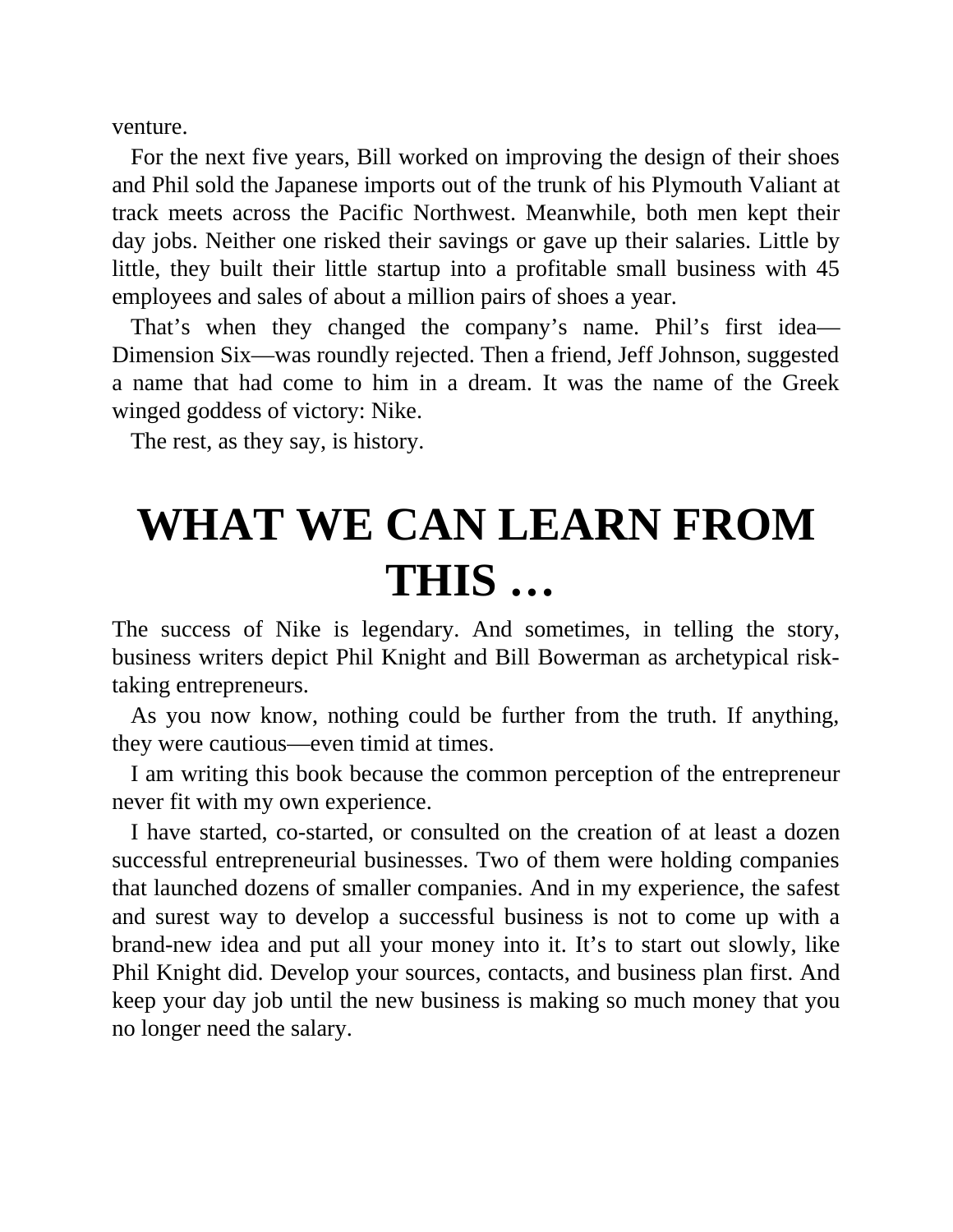# **HATCHING A BUSINESS WHILE YOU KEEP YOUR DAY JOB**

The cautious approach to entrepreneurship has helped many of my friends and colleagues build seven-figure incomes. Not surprisingly, it figures heavily in my book *Seven Years to Seven Figures*.

A reporter for CNN Money was particularly interested in the concept. He had six basic questions for me. I'll go over them here because it presents the big picture. Then, we'll get into the details.

#### **One: What Does Being a "Reluctant Entrepreneur" Mean?**

A reluctant entrepreneur is somebody who keeps his day job while he gets his ideal job going in the evenings and on weekends. He is willing to take the initiative to start his own business. But he's not willing to quit his current job and lose the income. The compromise he accepts is that he will have to work 60 to 90 hours a week for several years before he can either abandon his great idea or fire his boss.

Over the years, I expanded the concept to include employees of a company who, by virtue of extraordinary performance, earn their way into the position of managing a product or division that is their own. They are still employees, but they operate autonomously and share in the wealth they create.

I have been both kinds of entrepreneur … and I liked them both.

#### **Two: What Does it Take to Manage a Side Business While Keeping Your Day Job?**

It takes discipline, faith, integrity, hard work, and a very understanding family. It's not easy to work a full day at the office and then go home to put in time on your own project. But if you create a plan and follow it in an orderly fashion, you can do it.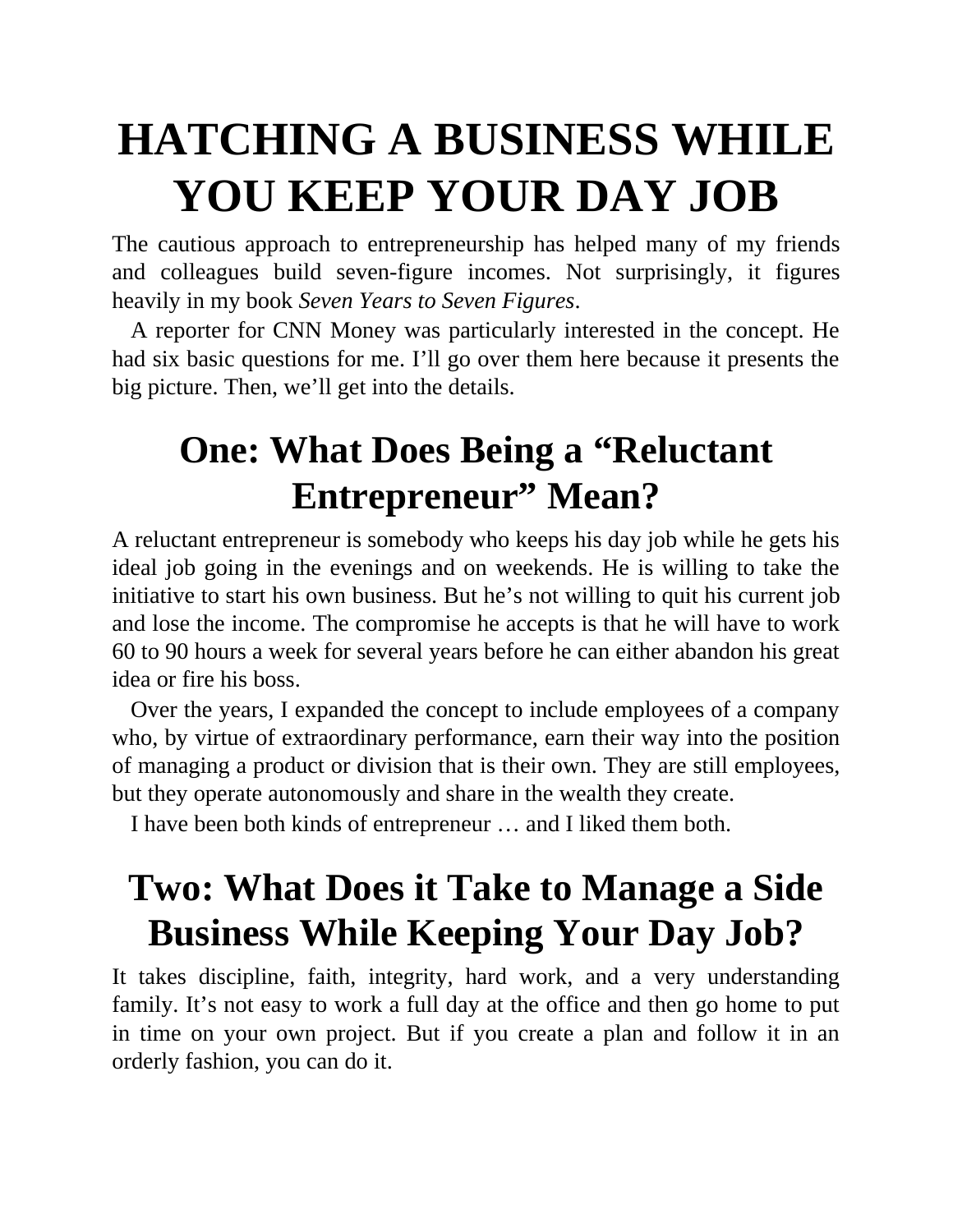#### **Three: What Does It Take to Make a Side Business Succeed?**

Start a business you know something about—a business that is based on some interest you have. And take the time to learn about that business from the inside out. That might mean getting yourself some part-time work in the industry.

To succeed in any business, you must understand what kinds of products the marketplace desires and what price points are "sweet." You must know how those first sales are made—what specific marketing techniques are employed to generate a sale without spending too much money acquiring the customer. You must understand the back end of the business (how to upgrade a new customer into buying higher-margin products). And you must become competent at the basic business skills: marketing, salesmanship, and negotiation.

#### **Four: What Common Pitfalls Should Be Avoided?**

There are several.

The most common is dictating to, rather than listening to, the market. New entrepreneurs often waste precious time and effort hoping to bring something brand-new and exciting to the marketplace. If the product doesn't exist, there is usually a good reason for it. So it's better to take a cautious approach to product development, too. Start off with a better or cheaper version of a product that has already proven to be in demand.

The next-biggest mistake new entrepreneurs make is spending too much time and money on non-essential pursuits. The fundamental activity of a business is the commercial transaction. Natural-born entrepreneurs know that their best chance of success comes when they devote 80 percent of their initial resources to making the first sale. Forget about buying business cards and copy machines. Figure out how to make that sale.

#### **Five: Who Is Best Suited for This**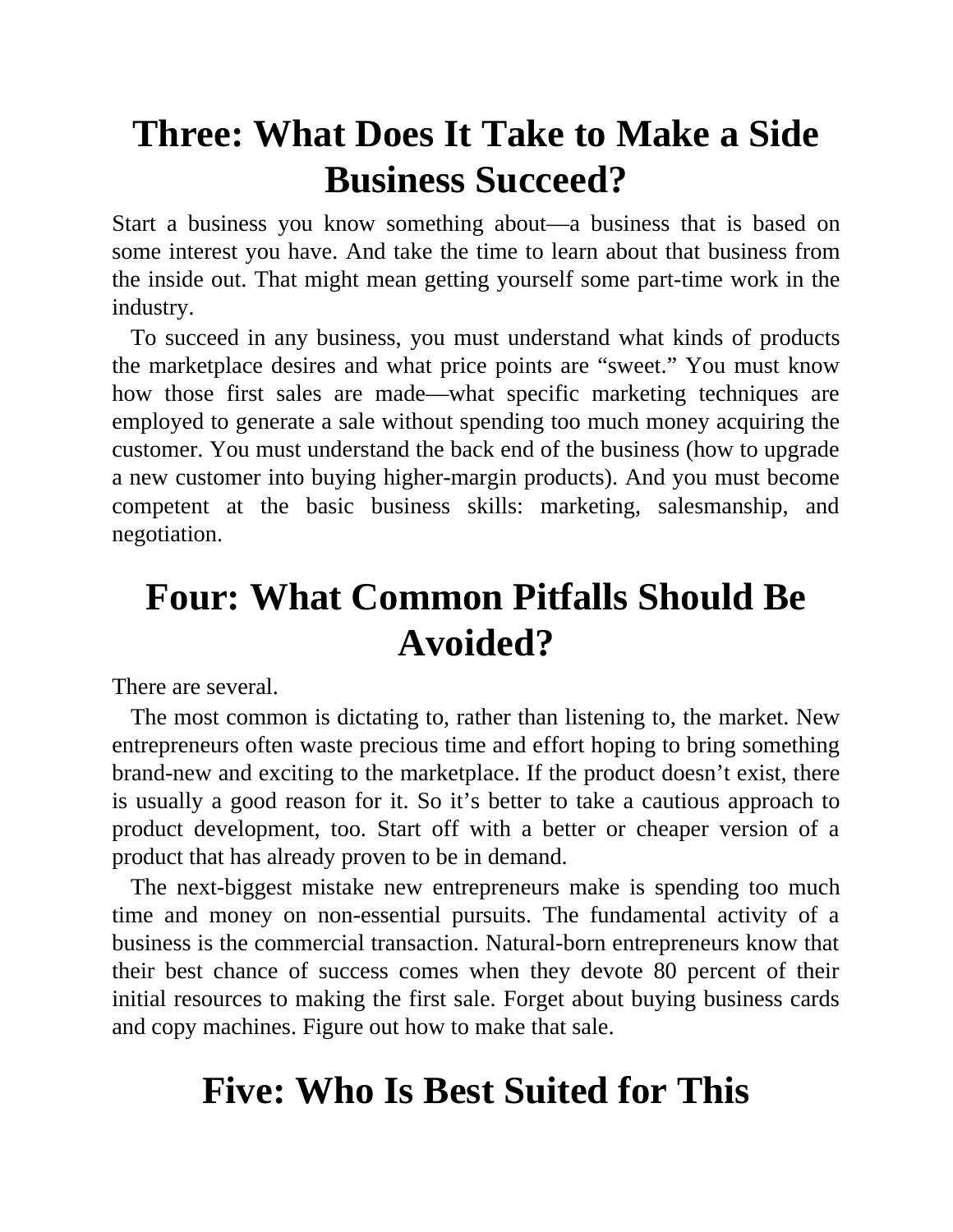### **Approach?**

Anybody who has modest intelligence and drive, tenacity, and integrity can do it. That's what's so nice about it. You don't have to have the moxie.

#### **Six: When, If Ever, Do You Have to Choose Between Your Two Jobs?**

That's the easiest question to answer. When your own business is up and running and bringing you more income than your paycheck, you ask yourself "Do I like running this business?" If the answer is "Yes," walk into your boss's office and tell him that you want to talk about transitioning out of your job. (As tempting as it may be to quit on the spot, you have to do this in a professional manner.)

#### MY FIRST ONLINE PUBLISHING BUSINESS

I had published and marketed information products before, but the first time I did it entirely online, there was a lot I had to learn. I didn't know anything about the Internet. Which meant I didn't really understand how the business would make money.

Knowing how a business will make money is the most important piece of information an entrepreneur needs. It is also usually discovered after the business is launched.

I decided to limit my investment to \$50,000. That is a ridiculously small investment for a full-scale online publishing business. But I figured I could compensate for that with hard work and a team of talented employees.

It took two years for that business to reach the million-dollar mark, and another four years to reach \$8 million. But the year after that it more than doubled in size and enjoyed revenues that were 10 times higher.

Along the way, we made many changes and improvements as we learned more about doing business online. Those improvements made our work easier and the business more profitable.